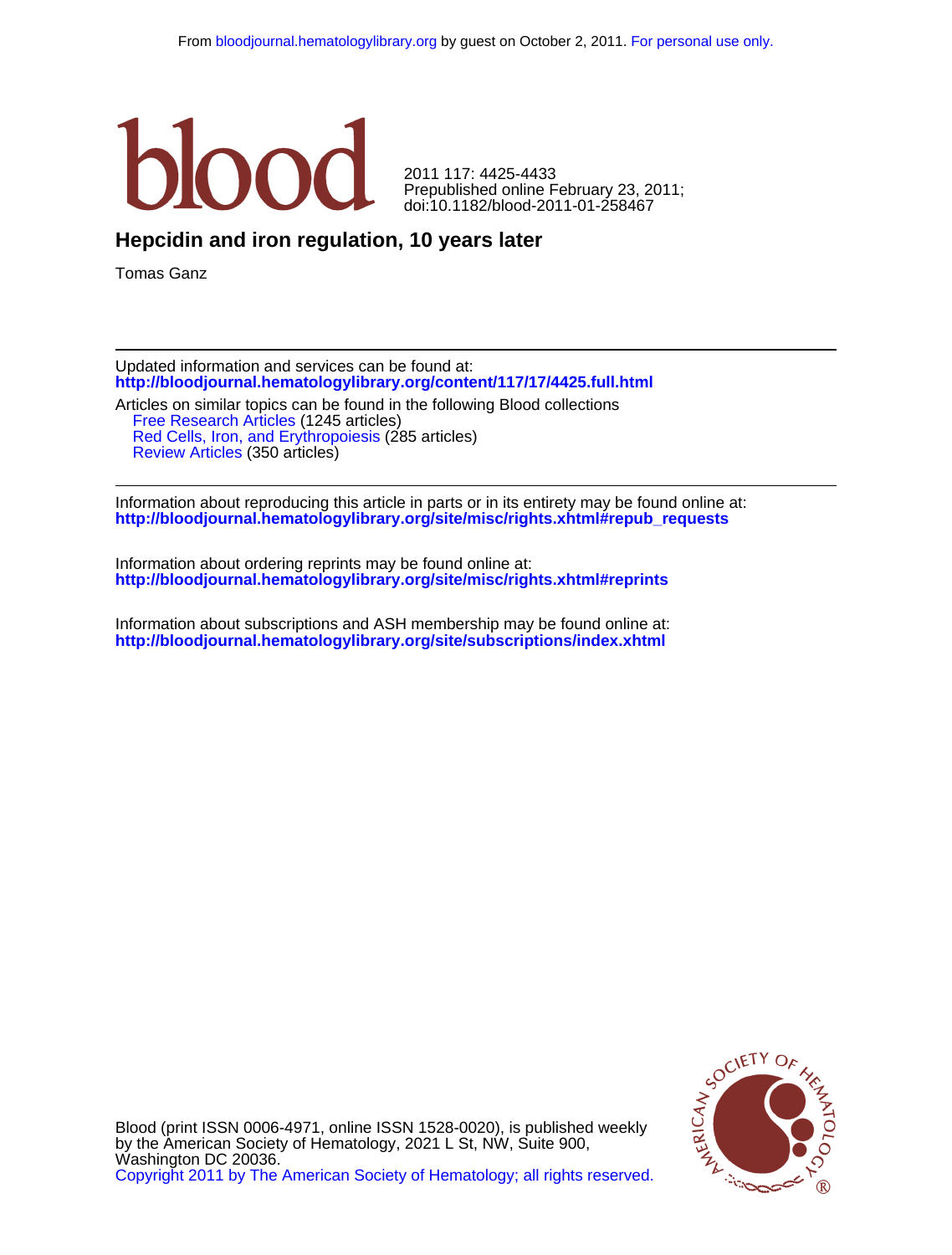# Hepcidin and iron regulation, 10 years later

Tomas Ganz<sup>1</sup>

1Departments of Medicine and Pathology, David Geffen School of Medicine at UCLA, Los Angeles, CA

**Under evolutionary pressure to counter the toxicity of iron and to maintain adequate iron supply for hemoglobin synthesis and essential metabolic functions, humans and other vertebrates have effective mechanisms to conserve iron and to regulate its concentration, storage, and distribution in tissues. The iron-regulatory hormone hepcidin, first described 10 years ago, and its receptor and iron channel ferroportin control the dietary absorption, storage, and tissue distribu-**

**tion of iron. Hepcidin causes ferroportin internalization and degradation, thereby decreasing iron transfer into blood plasma from the duodenum, from macrophages involved in recycling senescent erythrocytes, and from iron-storing hepatocytes. Hepcidin is feedback regulated by iron concentrations in plasma and the liver and by erythropoietic demand for iron. Genetic malfunctions affecting the hepcidinferroportin axis are a main cause of iron overload disorders but can also cause** **iron-restricted anemias. Modulation of hepcidin and ferroportin expression during infection and inflammation couples iron metabolism to host defense and decreases iron availability to invading pathogens. This response also restricts the iron supply to erythropoietic precursors and may cause or contribute to the anemia associated with infections and inflammatory disorders. (***Blood***. 2011;117(17): 4425-4433)**

#### **Introduction**

This review, occasioned by the 10th anniversary of the first publications on hepcidin,<sup>1-4</sup> focuses on the central role of hepcidin and its receptor/iron exporter ferroportin in the regulation of iron absorption, recycling, and tissue distribution in health and disease. A complementary overview of iron pathobiology was published in this journal 2 years ago.<sup>5</sup>

# **Brief history**

Already in the 1930s, McCance and Widdowson estimated intestinal iron absorption by subtracting the iron content of feces and urine from the iron content of the diet (for references before year 2000, see the supplemental Appendix, available on the *Blood* Web site; see the Supplemental Materials link at the top of the online article). They noted that iron absorption was increased in irondeficient subjects. There was no change in iron excretion when already replete subjects were given parenteral iron, indicating that excretion was not regulated. Hahn and Whipple analyzed the kinetics of intestinal radioiron absorption and utilization in humans and animal models and confirmed that absorption was regulated and there was no significant excretion of iron. In the 1950s, Finch and Saylor established that iron absorption was also stimulated by increased erythropoietic activity and was suppressed by hypertransfusion. The recycling of hemoglobin from damaged radioironlabeled erythrocytes into iron was measured by Noyes, Bothwell, and Finch. More iron was released from the reticuloendothelial system when patients or experimental animals were iron-deficient, indicating that the release of iron from macrophages was regulated by iron stores. Freireich, Wintrobe, Cartright, Finch, and others showed that inflammation induced the sequestration of iron in macrophages of the liver and the spleen (the "reticuloendothelial" system) and inhibited the supply of iron to erythropoiesis, causing anemia.

Beutler et al anticipated in 1960 that a humoral substance matched the absorption of iron (and by extension, its release from stores) to the iron demands of erythropoiesis, and Krantz et al showed that this substance was not erythropoietin.

In the 1960s, Manis and Schachter and Wheby et al showed in isolated intestinal loops that iron absorption took place in the proximal duodenum and was regulated in 2 steps: uptake of iron into enterocytes ("mucosal uptake"), followed either by cytoplasmic iron storage in ferritin or by the release of iron into the blood circulation ("mucosal transfer"). Because the lifespan of enterocytes is a few days, the fate of dietary iron taken up by enterocytes would be determined by the regulated basolateral iron transporter(s): either the absorbed iron was allowed to enter blood circulation, or it would be returned into the intestinal lumen with the dying enterocytes, as they shed into the fecal stream.

In the 1970s, investigators reexamined the pathogenesis of hereditary hemochromatosis (HH), a syndrome in which excessive iron was deposited in the liver and other tissues, with resulting tissue injury, organ failure, and hepatic carcinogenesis. Powell et al noted that the disorder exhibited features in common with iron deficiency: increased intestinal iron absorption with increased mucosal transfer (ie, increased basolateral iron transport from enterocytes to plasma) and depleted ferritin in enterocytes and macrophages. Weatherall's group reported that similar pathogenic mechanisms were responsible for iron overload in  $\beta$ -thalassemia intermedia whereby hyperabsorption was related to ineffective erythropoiesis and intense erythropoietic stimulation.

The 1990s witnessed a renaissance of iron pathobiology.<sup>5</sup> Investigations of patients and animal models with genetic iron disorders led to the identification of genes that encoded iron

Submitted December 31, 2010; accepted February 2, 2011. Prepublished online as *Blood* First Edition paper, February 23, 2011; DOI 10.1182/blood-2011-01-258467.

© 2011 by The American Society of Hematology

The online version of this article contains a data supplement.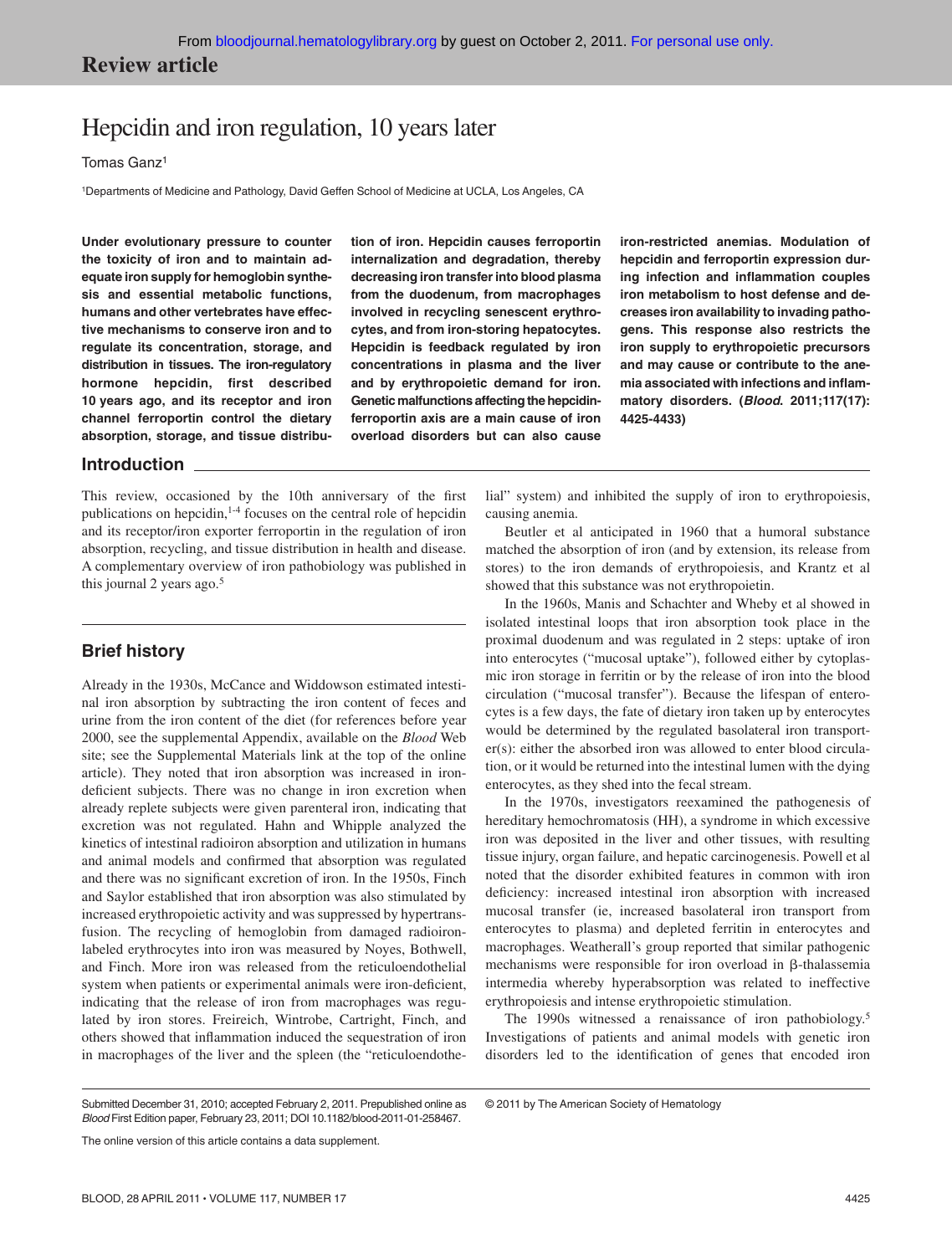transporters, transport-related oxidoreductases, and iron regulatory molecules.5

# **Hepcidin, the iron-regulatory hormone**

The iron hormone was not found by the genetic methods, in retrospect because of the small size of its gene, the corresponding rarity of its random mutations, and the lack of sequence motifs shared with known iron-related genes. Multiple serendipitous events helped identify hepcidin and its function in iron homeostasis. While purifying from human urine  $\beta$ -defensin-1, a kidneyproduced innate immunity peptide, we found a new defensin-like peptide that contained 25 amino acids and 4 disulfide bonds. In January 1998, we deposited the sequence of this peptide to the Swiss Prot database, and named it hepcidin<sup>2</sup> because its mRNA was highly expressed in the liver and the peptide showed weak microbicidal activity in vitro. We also noticed that hepcidin concentration was increased  $> 100$ -fold in the urine of a septic donor, linking the peptide to inflammation and innate immunity. Krause et al<sup>1</sup> independently isolated the same peptide from hemodialysate. The first iron connection emerged in studies by Pigeon et al, $3$  who were searching for genes over expressed in the liver of mice overloaded with iron. They identified hepcidin mRNA as an iron-induced transcript and also showed that the mRNA was increased by inflammation. Soon after, in 2001, the function of hepcidin as an iron regulator was demonstrated by Nicolas et al,<sup>4</sup> who noticed that the *USF2* knockout mouse, generated for another purpose, had severe iron overload. The targeted *USF2* gene was known to be adjacent to the gene encoding hepcidin, and the researchers showed that *USF2* disruption also severely suppressed hepcidin transcription. As noted by the researchers and the accompanying editorial,<sup>6</sup> hepcidin became the leading candidate for the long-sought iron-regulatory hormone. The function of this peptide in innate immunity, suggested by its connection to antimicrobial peptides and inflammation, still remains to be explored, but it may turn out to be related to its ability to lower the concentration of extracellular iron, a nutrient whose availability can limit the rate of multiplication of invading microbes.

Unlike humans, mice have 2 hepcidin genes, located, respectively, next to *USF2* and its partially duplicated pseudogene. Hepcidin-1 is a gene closely related to human hepcidin and hepcidin-2 is a divergent gene. To clarify the involvement of *USF2* and the 2 hepcidin genes in iron regulation, Nicolas et al7 constructed transgenic mice that overexpressed either hepcidin-1 or hepcidin-2 in their hepatocytes. Most mice overexpressing hepcidin-1 died of severe iron-deficiency anemia shortly after birth, indicating that hepcidin-1 overexpression inhibited placental iron transport from the mother to the affected fetus. The few mosaic survivors remained severely iron-deficient after birth, indicating that their duodenal iron absorption was also inhibited. In contrast, mice transgenic for hepcidin-2 and mice with an alternative method for ablating *USF2* showed no iron abnormalities, excluding a major role for these genes in iron regulation.8 The researchers next demonstrated that hepcidin-1 was suppressed by phlebotomy and hemolysis, an important indication that it was the hormone that released iron to meet the needs of erythropoeisis.<sup>9</sup>

Roetto et al<sup>10</sup> identified 2 rare families with the severe juvenile form of HH, and the affected members were homozygous for destructive hepcidin mutations, confirming that the hepcidin gene encoded the iron-regulatory hormone in humans. To show that the predicted 25–amino acid mature peptide product of the hepcidin

gene possessed iron-regulatory activity, we synthesized and refolded the 4 disulfide form of human hepcidin-25 and showed that its parenteral administration induced prolonged and severe hypoferremia in mice.<sup>11</sup>

# **Ferroportin is the hepcidin receptor**

Ferroportin, identified in 2000 by 3 groups using distinct approaches, is the iron exporter on macrophages and on the basolateral membrane of duodenal enterocytes.12-14 On the basis of the demonstrated importance of mucosal transfer for the regulation of absorption, ferroportin was a natural candidate for the target of hepcidin, either directly or through a separate receptor and signaling pathway. The Kaplan group constructed a cell line that inducibly expressed a ferroportin-GFP fusion construct that localized to the cell membrane,<sup>15</sup> and we collaborated to examine the effect of hepcidin on these cells. After exposure of the cells to hepcidin, the ferroportin-GFP fusion protein was internalized within 1 hour and soon after degraded. Radioiodinated hepcidin specifically bound to ferroportin-expressing but not to control cells, and it could be competed with unlabeled hepcidin but not with truncated hepcidin-20 or an unrelated cationic peptide, protegrin. Ferroportin therefore was not only the hepcidin-regulated iron exporter but was itself the receptor for hepcidin, and the binding of hepcidin to ferroportin directly induced the endocytosis of ferroportin and its proteolysis in lysosomes.<sup>15</sup> This mechanism explained how hepcidin decreased the export of iron from enterocytes, macrophages, and placental cells into plasma. The ability of hepcidin to induce the endocytosis of ferroportin and to reduce iron export was confirmed in a macrophage cell line in which iron was delivered by erythrophagocytosis of 59Fe-labeled red cells.16 The structural determinants and details of hepcidin-induced ferroportin endocytosis and signaling are subjects of intense investigation, but a definitive model has not yet emerged, in part because of the difficulties of obtaining structural information on ferroportin. The expression and activity of other iron-transport molecules, such as the apical and vacuolar iron transporter divalent metal transporter 1, is also affected by hepcidin, but these effects may be indirect, and their mechanism remains to be elucidated.

In vivo, iron transfer from cells to plasma completely depended on ferroportin, as demonstrated by Donovan et al in studies of mice with ferroportin inactivation.<sup>17</sup> Mice with global ferroportin inactivation died during embryonic development. If ferroportin expression at the maternal-fetal interface was selectively preserved, the mice were born but rapidly developed severe iron-deficiency anemia in proportion to the completeness of ferroportin inactivation. Despite severely iron-restricted erythropoiesis, iron accumulated in enterocytes, macrophages, and hepatocytes, indicating that ferroportin is essential for iron transfer to plasma and that ferroportin decrease allows iron to be safely stored in the cytoplasmic ferritin of macrophages and hepatocytes.

Although ferroportin is found already in plants and worms, hepcidin and the conserved cysteine-containing hepcidin-binding loop in ferroportin are a vertebrate development. Other forms of ferroportin regulation should exist in invertebrates and plants, but these have not yet been analyzed. However, hepcidin-independent regulation is also functionally important in vertebrates. Ferroportin expression was shown to be regulated translationally by intracellular iron through the iron-responsive element/iron-regulatory protein system and transcriptionally by heme, and these responses allow macrophages to match their iron export capacity to the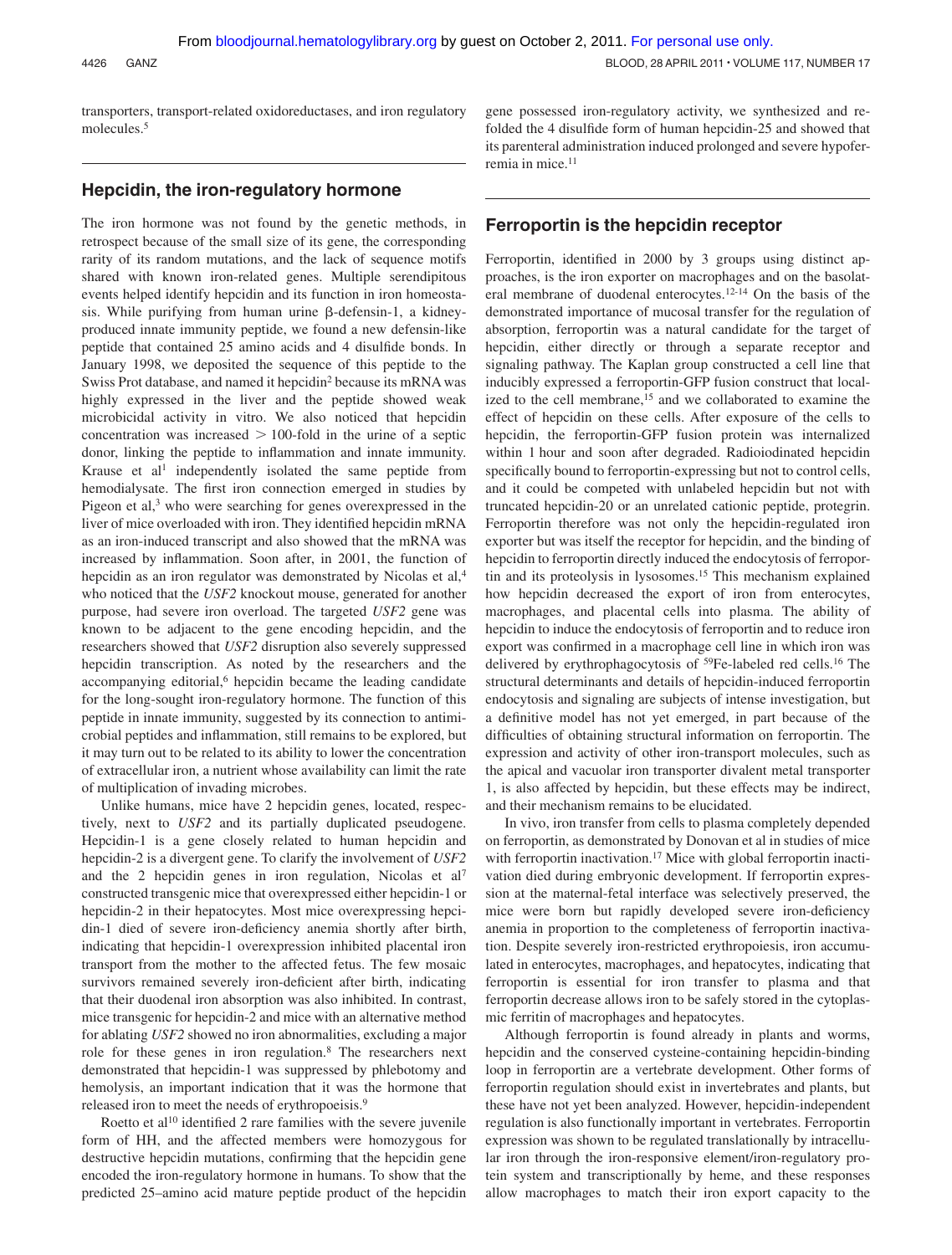fluctuating iron and heme load caused by episodic erythrophagocytosis.<sup>18</sup> There are 2 main isoforms of ferroportin<sup>19</sup>: ferroportin 1A (FPN1A), with a 5'-iron–responsive element for translational repression in iron-deficient cells, and FPN1B, lacking this motif. FPN1B is expressed in duodenal enterocytes, where it may allow them to export iron to the rest of the organism even if the enterocytes become iron-deficient.

Studies of patients with human ferroportin mutations<sup>20</sup> provided important information about this molecule. Ferroportin mutations most often cause autosomal dominant "ferroportin disease," manifested as loss of ferroportin function, iron accumulation in macrophages with high levels of serum ferritin, but mild if any liver injury. Rare ferroportin mutations cause gain of function because of resistance to hepcidin, with parenchymal iron overload similar to that seen in classic HH. Importantly, so far all mutations in ferroportin disease in humans and in mouse models were missense, suggesting that haploinsufficiency because of heterozygous nonsense mutations does not decrease ferroportin activity enough to result in ferroportin disease. If most loss-of-function mutations give rise to trafficking defects, ferroportin multimerization with mistrafficking of complexes that contain a mutated copy would lead to a dominant negative effect.<sup>21</sup> This simple and attractive model has been contested by multiple investigators who did not detect multimerization or a trafficking defect in a variety of loss-of-function mutants, as recently summarized.<sup>22,23</sup> Alternatively, some mutations may cause an iron transport defect whose effect could be increased if the mutant ferroportin molecules trigger endocytosis that also entrains wild-type ferroportin.

The structure of ferroportin has not yet been elucidated, in part because it is a multipass transmembrane molecule without any close structurally characterized homologs. The best-supported ferroportin model has 12 transmembrane segments with both termini located intracellularly.22,24 Despite the importance of ferroportin, it is still not known how it transports iron. The dependence of iron export on extracellular ferroxidase activity suggests that ferroportin allows ferrous iron to transit along its gradient of concentration.14

# **The hepcidin-ferroportin interaction controls systemic iron homeostasis**

Hepcidin, acting on ferroportin, controls the main inflows of iron into plasma: from duodenal enterocytes absorbing dietary iron, from macrophages involved in the recycling of iron from senescent erythrocytes and other cells, and from hepatocytes involved in iron storage (Figure 1). During pregnancy, fetal hepcidin controls the placental transfer of iron from maternal plasma to the fetal circulation. When hepcidin concentrations are low, iron enters blood plasma at a high rate. When hepcidin concentrations are high, ferroportin is internalized, and iron is trapped in enterocytes, macrophages, and hepatocytes. Plasma iron concentrations and transferrin saturation reflect the difference between the hepcidin/ ferroportin-regulated transfer of iron to plasma and iron consumption by the erythropoietic BM and, to a lesser extent, other tissues. The plasma transferrin compartment is relatively small, and its iron content therefore turns over every 3 hours or so, allowing iron concentrations to respond rapidly to changes in hepcidin concentrations.

The role of hepcidin in regulating the absorption of dietary heme, the main form of absorbable iron in human and other carnivore diets, has not been experimentally examined. To the



**Figure 1. Hepcidin interaction with ferroportin controls the main iron flows into plasma.** Iron flows and reservoirs are depicted in blue, iron in hemoglobin in red, and hepcidin and its effect in orange. RBC indicates red blood cell; and Fpn, ferroportin.

extent that heme is metabolized to ferrous iron within enterocytes, its transfer to plasma would still depend on ferroportin and would therefore be subject to hepcidin regulation.

# **Hepcidin regulation by iron**

Hepcidin is feedback-regulated both by iron concentrations and by the erythropoietic requirements for iron. In mouse models, hepcidin-1 mRNA was shown to be induced by iron loading<sup>3,9</sup> and suppressed by anemia and hypoxia.<sup>9</sup> Because additional levels of regulation were possible before secretion of the bioactive peptide, it was important to establish how the levels of circulating hepcidin are regulated. However, the production of high-quality antihepcidin antibodies for immunoassays of human or mouse hepcidin proved difficult, so initial immunoassays relied on the estimation of hepcidin in urine. Hepcidin was decreased or absent in iron deficiency, increased by transfusion-induced iron overload and inflammatory diseases, and in general showed high correlation with serum ferritin levels.<sup>25</sup> An oral load of 65 mg of iron in healthy volunteers caused  $>$  5-fold increase in hepcidin within 1 day.<sup>26</sup> Improvement in immunochemical and mass spectrometric hepcidin assays allowed the detection of hepcidin in serum. The assays established that hepcidin transiently rises  $\sim$  4-8 hours after oral iron administration and that it is subject to diurnal variation with a midday maximum, perhaps because of dietary iron ingestion.27,28 The responsiveness of blood hepcidin concentrations to dietary iron may be increased by the dual blood supply of the liver from the portal and systemic circulation that may allow diferric transferrin from the portal circulation to be sensed as it delivers boluses of dietary iron.

Do hepatocytes sense iron and regulate hepcidin production on their own or in response to signals from other cell types that sensed iron concentrations? Although other cell types may influence hepcidin production, in vitro studies indicate that isolated hepatocytes contain iron sensors as well as the transduction apparatus required for regulating hepcidin synthesis. First attempts to replicate hepcidin regulation by iron in isolated hepatocytes showed no stimulation or even suppression of hepcidin mRNA by iron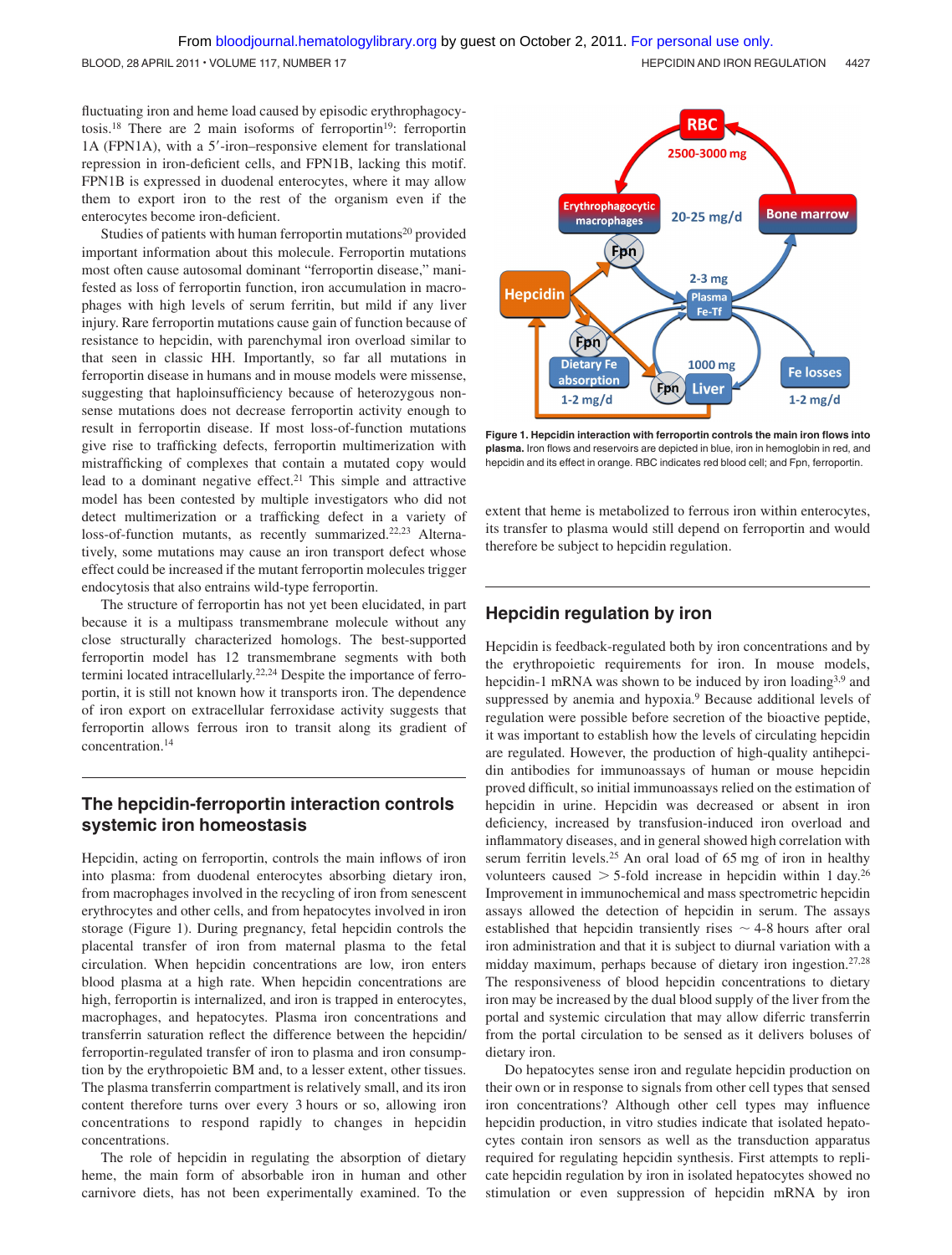4428 GANZ BLOOD, 28 APRIL 2011 VOLUME 117, NUMBER 17

**Table 1. Human and mouse mutations that cause systemic iron dysregulation**

| Component                    | Putative role                                                                                                       |  |
|------------------------------|---------------------------------------------------------------------------------------------------------------------|--|
| Transferrin <sup>34,35</sup> | Iron carrier, presents extracellular iron to<br>hepatocytes for sensing                                             |  |
| TfR <sub>1</sub>             | Cellular iron uptake, signals holotransferrin<br>concentration through HFE?                                         |  |
| TfR236,37                    | Holotransferrin sensing, partially redundant to<br>TfR1/HFE38,39                                                    |  |
| HFE <sup>40,41</sup>         | Binds to TfR1 <sup>42</sup> and TfR2, <sup>43</sup> signals TfR1<br>occupancy <sup>42</sup>                         |  |
| Hemojuvelin44-46             | BMP coreceptor, <sup>47</sup> enhances BMP signaling,<br>target of TMPRSS648,49                                     |  |
| Neogenin                     | Binds to hemojuvelin, 50,51 enhances BMP<br>signaling <sup>51,52</sup>                                              |  |
| TMPRSS6                      | Negative regulator, 35,75 decreases BMP<br>signaling by cleaving hemojuvelin <sup>53-55</sup>                       |  |
| Smad4                        | Conveys BMP signal to the hepcidin<br>transcription complex <sup>56</sup>                                           |  |
| BMP <sub>6</sub>             | Iron-specific ligand <sup>57,58</sup> of the BMP receptor, <sup>59</sup><br>increased by hepatic iron <sup>60</sup> |  |

loading,<sup>25,29</sup> probably because these cells underwent rapid phenotypic change in culture and lost their ability to express characteristic hepatic proteins. Hepatocyte-derived cell lines also showed a paradoxical decrease in hepcidin mRNA after treatment with iron or transferrin.25 However, freshly harvested mouse hepatocytes did increase their hepcidin-1 mRNA after treatment with physiologic concentrations of holotransferrin.30,31 It appears, however, that apart from diferric transferrin that may induce rapid hepcidin responses on the time scale of hours,27 other forms of iron are involved in hepcidin regulation in response to chronic iron loading, perhaps sensed as hepatic cellular iron stores.32

# **Molecular mechanisms of hepcidin regulation by iron: a current model**

Hepcidin is transcriptionally regulated<sup>33</sup>; there is no evidence yet of other types of control. Naturally occurring human mutations and transgenic mouse models have provided valuable information about the molecules involved in hepcidin regulation and, together with biochemical studies, have yielded insights into their interactions. In general, mutations in regulatory molecules cause either hepcidin deficiency, resulting in iron overload, or hepcidin excess with consequent iron deficiency and sequestration. Hemochromatosis gene (HFE), transferrin receptor 2 (TfR2), and hemojuvelin (HJV; Table 1 with references) are genes mutated in human hemochromatosis, and their ablation results in decreased hepcidin responsiveness to iron and relative or absolute hepcidin deficiency. Conversely, mutations in the protease TMPRSS6, which are associated with severe iron deficiency, prevent the appropriate decrease of hepcidin in the face of iron deficiency. Mouse models of hemochromatosis showed that components of the bone morphogenetic protein (BMP) pathway are also necessary for hepcidin regulation by iron: BMP6 as well as liver-specific Sma- and Mad-related protein 4 (Smad4) knockout mice also developed severe iron overload and had inappropriately low hepcidin mRNA levels. Furthermore, the production of BMP6 is increased when liver iron concentrations are high, suggesting that BMP6 may be a signal reflecting iron stores. The task of understanding hepcidin regulation by iron is made more difficult by the apparent redundancy in the system. The combined effect of HFE and TfR2 ablation is much more severe than the effect of the loss of either molecule.33,34 Moreover, although each mutation has a profound effect on hepcidin response to acute iron loading, individual ablation of HFE, TfR2, hemojuvelin, or BMP6 only partially impairs the hepcidin increase in response to chronic iron loading. In addition, the ablation of HFE, TfR2, or HJV has no detectable effect on BMP6 regulation by iron, indicating that a separate mechanism is responsible for iron-dependent regulation of BMP6.32 On the basis of the work by many groups, a model of hepcidin regulation by iron has emerged (Figure 2) in which (1) the BMP receptor and its signaling components are at the core of the regulatory mechanism and control the transcription of hepcidin thorough the Smad pathway; (2) HJV is an iron-specific adaptorligand of the BMP receptor that increases its sensitivity to BMPs; (3) information about hepatic iron stores is conveyed through increased production of BMP6, an activating ligand of the BMP receptor; (4) extracellular iron concentration is sensed through the interaction of holotransferrin with TfR1 and TfR2, with HFE as an intermediary between the 2 molecules; (5) TfR2 and HFE increase the sensitivity of the BMP receptor to its ligands in an holotransferrin-dependent manner, perhaps by interactions with hemojuvelin; (6) TMPRSS6, perhaps stabilized by iron deficiency, cleaves membrane HJV and inactivates it; and (7) other pathways participate in hepcidin regulation by iron. Although many components of the hepcidin-regulatory apparatus have been identified (Table 1), the list is probably incomplete, and much more remains to be learned about how the various components physically interact to modulate hepcidin transcription.

# **Hepcidin regulation by erythropoiesis**

In hemorrhagic or hemolytic anemia, both iron absorption in the duodenum and the release of iron from stores are greatly increased, consistent with the effect that would be expected from a hepcidin decrease. Nicolas et al<sup>9</sup> observed that hepatic hepcidin mRNA in the mouse model was indeed suppressed by anemia and proposed that the increased absorption and mobilization of iron in anemia was mediated by the hypoxic suppression of hepcidin. In principle,



**Figure 2. A current model of regulation of hepcidin transcription by iron.** Iron as holotransferrin is shown in orange, iron sensors and associated molecule in gray, BMP receptor and its transduction pathway in shades of blue, the ligands and coreceptors of the BMP receptor in shades of green, and the negative regulator protease in purple. \*Molecules whose ablation was shown to cause iron dysregulation.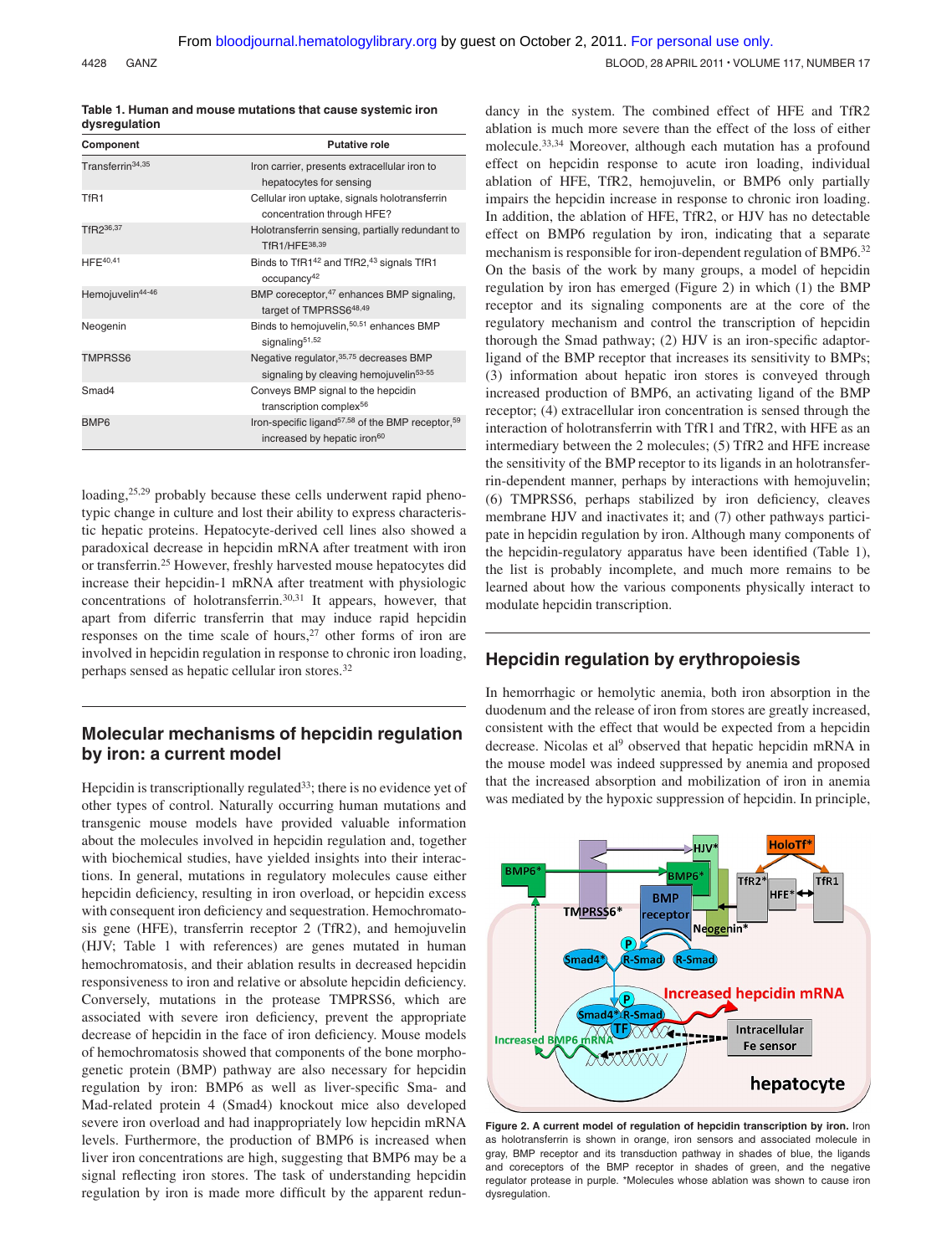BLOOD, 28 APRIL 2011 · VOLUME 117, NUMBER 17 **HEPCIDIN AND IRON REGULATION** 4429

#### **Table 2. Hepcidin and iron disorders**

| <b>Disorder</b>                                  | <b>Genes mutated</b>     | Hepcidin                                                        |
|--------------------------------------------------|--------------------------|-----------------------------------------------------------------|
| Hereditary hemochromatosis (hepcidin deficiency) | HFE, TfR2, HJV, hepcidin | Low or inappropriately normal, despite iron load                |
| Hereditary hemochromatosis (hepcidin resistance) | Ferroportin              | High, reflects iron load, rare                                  |
| Ferroportin disease                              | Ferroportin              | Insufficiently studied                                          |
| Iron-refractory iron deficiency anemia           | TMPRSS6                  | High or inappropriately high normal, despite iron deficiency    |
| Hypotransferrinemia                              | Transferrin              | Low unless transfused with plasma                               |
| β-Thalassemia intermedia                         | β-Globin                 | Low unless transfused                                           |
| Chronic hepatitis C, alcoholic liver disease     |                          | Decreased                                                       |
| Anemia of inflammation                           |                          | High or inappropriately normal, despite anemia and hypoferremia |
| Anemia of chronic kidney diseases                |                          | High or inappropriately normal, despite anemia and hypoferremia |

multiple signals could mediate the erythropoietic suppression of hepcidin production. Anemia decreases oxygen tension in organs with high oxygen requirements, potentially regulating hepcidin through hypoxia-inducible factors, similarly to erythropoietin regulation. In addition, increased demand for iron by erythropoietinstimulated marrow could cause transient hypoferremia and suppress hepcidin through an iron-regulatory mechanism. Third, there is evidence for BM-derived factors ("erythroid regulators") that communicate the activity of the erythropoietic system to other organs. Although some contribution of hypoxia is probable,<sup>61</sup> it now appears that the predominant signal depends on BM activity, because ablation of the BM in anemic mice reverses the hepcidinsuppressive effect of anemia.<sup>62,63</sup>

## **Hepcidin regulation by inflammation**

Inflammation has a potent effect on iron homeostasis, reducing intestinal iron absorption, sequestering iron in macrophages, and thereby decreasing serum iron levels. There is now substantial evidence that these effects of inflammation are also mediated by hepcidin. Wild-type mice increased hepcidin-1 mRNA and developed hypoferremia in response to turpentine-induced inflammation, but in *USF2/Hamp* knockout (KO) mice, the hypoferremic response was lost.<sup>9</sup> These experiments were confounded by the severe iron overload in *Hamp* KO mice, which could by itself provide enough iron to relieve hypoferremia, so they need to be replicated in hepcidin-deficient humans or *Hamp* KO mice that are depleted of iron. In favor of the role of hepcidin in inflammatory hypoferremia, IL-6 and supernatants of lipopolysaccharidestimulated macrophages readily induced hepcidin in human hepatocytes and hepatic cell lines.25 Moreover, urinary hepcidin level rose within hours of IL-6 or lipopolysaccharide infusion into human volunteers, on the average  $>$  7-fold, and hypoferremia coincided with the rise of hepcidin.<sup>26,64</sup> The stimulatory effect of IL-6 on hepcidin is transcriptional and depends on STAT3 interactions with a STAT3-binding element in the hepcidin promoter.<sup>65-67</sup> Other cytokines and direct effects of microbial molecules on hepatocytes may also contribute to the inflammatory increase in hepcidin.

# **Primary disorders of hepcidin and ferroportin regulation**

#### **Overview**

The discovery of hepcidin and its role in iron homeostasis remarkably simplified and rationalized our understanding of the pathogenesis of the most common iron disorders (Table 2). In the following discussion, I designate as "primary" those disorders that result from lesions in the genes that encode hepcidin, ferroportin, or their physiologic regulators and as "secondary" those disorders that are caused by diseases that originate outside the iron-homeostatic system.

### **Hepcidin deficiency**

HHs are a group of genetic disorders characterized by excessive absorption of dietary iron and its deposition in the liver and other organs. Liver injury leading to cirrhosis and hepatocellular carcinoma is a common clinical manifestation of HH, but iron toxicity can also damage other organs. The most common form of HH in populations of Northern or Central European ancestry is caused by homozygous or compound heterozygous mutations in *HFE*, a gene encoding a membrane protein related to histocompatibility antigens. This form is often mild and incompletely penetrant, with phenotypic expression depending on sex, alcohol consumption, and other genetic and environmental factors. A rare but possibly more severe form is caused by autosomal recessive mutations in *TfR2*. Also rare but severe, "juvenile" HH is an early-onset disease with prominent cardiac and endocrine involvement, and it is caused by autosomal recessive mutations in *HJV* or hepcidin (*HAMP*). The common feature of all these genetic disorders is hepcidin deficiency, mildest in *HFE* disease and more severe or complete in the others. Hepcidin deficiency and iron accumulation in the liver and other organs are recapitulated in the corresponding mouse models, but mice appear resistant to the toxic effects of iron. Transgenic expression of hepcidin prevented iron overload in the mouse HFE model,<sup>68</sup> confirming the pathogenic role of hepcidin deficiency. Apart from the genes involved in human HH, heritable iron overload in mice (as yet without known clinical equivalents in humans) is also caused by ablation of the gene encoding *Bmp6* and the gene encoding Smad4, a common signaling component of the BMP and TGF- $\beta$  pathways.

At first glance it is puzzling why HH hepatocytes are ironoverloaded, despite expressing ferroportin, whereas enterocytes and macrophages are iron-depleted, consistent with high expression of ferroportin and increased iron export from these cells. The iron loading of hepatocytes may be a consequence of their ability to take up increased plasma iron, especially in its non–transferrinbound forms, in excess of their ability to export it, so hepatocytes end up as the predominant iron storage organ in HH. The distribution of excess iron to other tissues probably reflects their respective avidity for nontransferrin iron.

#### **Resistance to hepcidin**

A rare disease similar to HH is caused by autosomal dominant mutations in ferroportin that cause resistance to hepcidin. Of several ferroportin mutations that give rise to this syndrome, the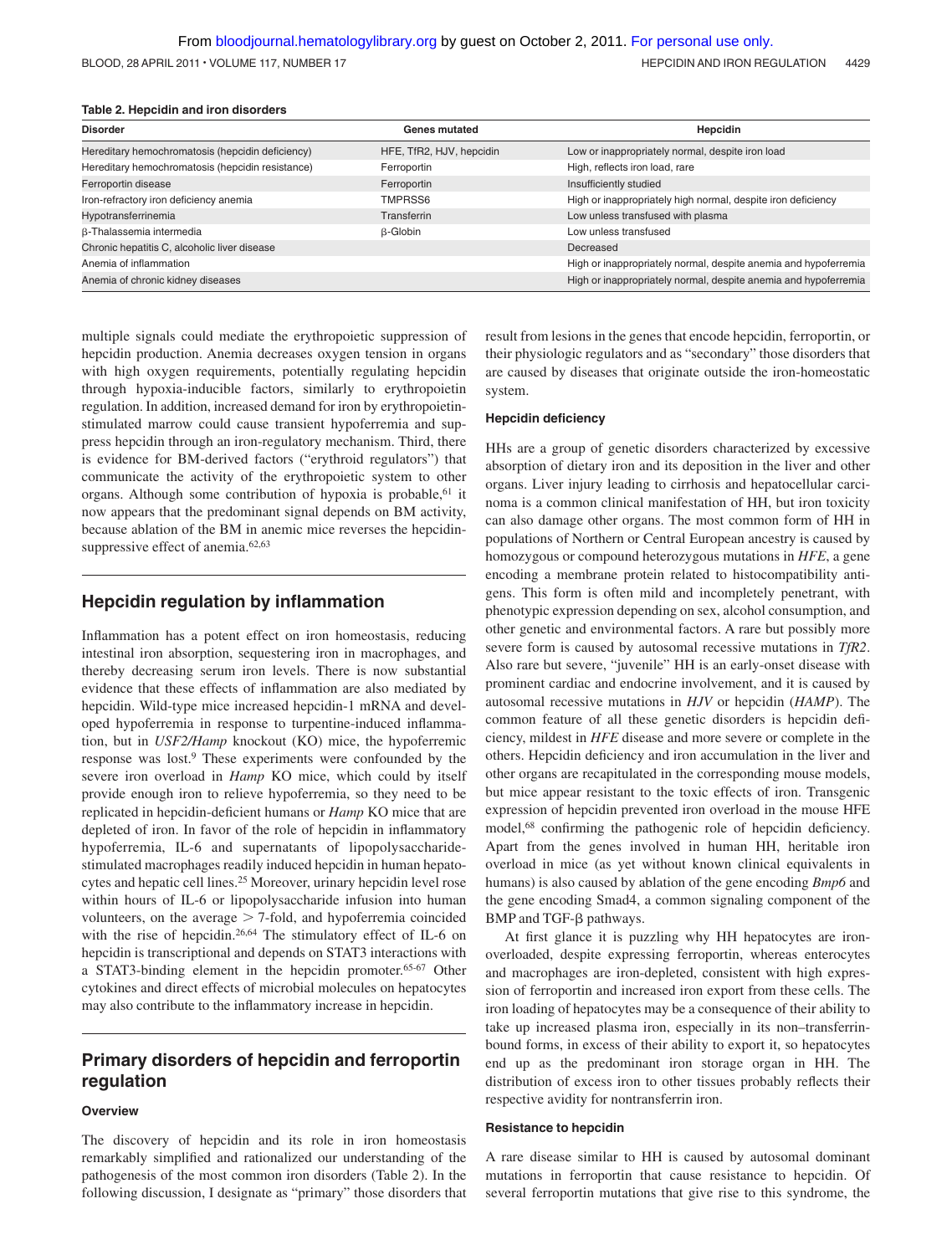one best characterized is C326S, which causes early-onset parenchymal iron overload with documented high or high-normal hepcidin levels.69 In these patients, the ferroportin mutation interferes with hepcidin binding,<sup>70</sup> but other mutations with a similar, but apparently less severe, phenotype may impair hepcidin-induced internalization of ferroportin by an as yet unknown mechanism.

#### **Hepcidin excess**

A primary human iron disorder with the opposite phenotype to HH is caused by mutations in the gene encoding the membrane serine protease matriptase 2 (also called TMPRSS6). Genetic impairment of this enzyme in mice or humans causes iron-refractory irondeficiency anemia (IRIDA). The defining feature of this disorder are high-normal or high serum hepcidin concentrations<sup>54,55,71</sup> despite severe iron deficiency. Increased hepcidin levels are presumably because of increased BMP signaling, resulting from the inability of mutated TMPRSS6 to cleave membrane hemojuvelin.53 Milder heterozygous defects in TMPRSS6 may be common and could predispose to iron deficiency.72,73

### **Hypotransferrinemia**

Although transferrin deficiency affects predominantly the delivery of iron to erythropoiesis, a process entirely dependent of transferrinmediated iron uptake, certain features of this disorder point to the direct involvement of transferrin in hepcidin regulation. The affected patients and mouse models (*hpx*) show severe microcytic hypochromic anemia with parenchymal iron overload and severe hepcidin deficiency, with transferrin infusions correcting the anemia and raising hepcidin levels.34 In principle, hepcidin deficiency in this disease could be caused either by decreased stimulation of the iron sensors that regulate hepcidin production or by the suppressive effects of erythropoietin-stimulated BM on hepcidin production. Experiments in which the contribution of the erythropoietic factor is negated by transfusions or BM ablation support the existence of both mechanisms.35

# **Secondary disorders of hepcidin and ferroportin regulation**

#### **Iron-loading anemias**

Iron overload is the main cause of morbidity and mortality in anemias with ineffective erythropoiesis, including  $\beta$ -thalassemias and congenital dyserythropoietic anemias. In these disorders, ineffective but greatly expanded erythropoiesis is stimulated by high levels of erythropoietin. Severe iron overload resembling juvenile HH can develop even in patients who rarely or never receive a transfusion, indicating that dietary iron is hyperabsorbed in these conditions. Hepcidin concentrations in the patients not receiving a transfusion with these disorders were very low,<sup>74</sup> despite high serum ferritins and liver biopsies indicative of severe iron overload.75 Transfusions raise hepcidin probably because of the lowering of erythropoietin and erythroid activity in the BM and further iron loading.75 Hepcidin synthesis in the liver is thought to be suppressed by one or more mediators produced during ineffective erythropoiesis. Recent studies provide evidence for the hepcidinsuppressive role of the BMP family member GDF-15 in ironloading anemias,<sup>76,77</sup> which may be generated during apoptosis of erythroid progenitors. GDF-15, however, is not the physiologic mediator of iron hyperabsorption after blood loss.78

#### **Chronic liver diseases**

Hepcidin deficiency with hepatic iron overload can complicate several chronic liver diseases, most prominently chronic hepatitis C and alcoholic liver disease.79 In chronic hepatitis C, hepatic iron accumulation may worsen prognosis, and iron depletion has been reported to be beneficial. The mechanisms that impair hepcidin production in these disorders are being investigated.

#### **Chronic kidney diseases**

Hepcidin is in part eliminated by glomerular filtration and degradation in the proximal tubules, causing blood hepcidin concentrations to rise with diminishing renal function.<sup>80</sup> The mechanism may contribute to the characteristic anemia as well as to erythropoietin resistance in chronic kidney disease.<sup>27,81,82</sup>

#### **Anemia of inflammation**

The combination of mild-to-moderate anemia and hypoferremia is often seen in chronic infections, inflammatory disorders, hematologic malignancies, and some solid tumors. Anemia of inflammation (AI) has also been called "anemia of chronic disease," although it often develops rapidly<sup>83</sup> and is not seen in most chronic diseases. At its core, AI is a systemic iron disorder in which iron is sequestered in macrophages, intestinal iron absorption is decreased, and hemoglobin synthesis is impaired because of limitations of iron delivery to the maturing erythrocytes. The condition in which iron stores are adequate but not available for hemoglobin synthesis is referred to as "iron restriction," in contrast to iron deficiency, in which stores are depleted. The inflammatory redistribution of iron can be explained by cytokine-stimulated hepcidin increase that leads to the loss of ferroportin from macrophage and enterocyte cell membranes, and the consequent trapping of iron in these cells. Among the cytokines that stimulate hepcidin synthesis, IL-626,84,85 and BMP-286 may be of particular clinical importance. Increased serum hepcidin concentrations have been found in acute infections, malaria, 87 inflammatory diseases, 27,88 multiple myeloma, <sup>86</sup> Hodgkin disease, <sup>89</sup> Castleman disease, <sup>85</sup> and in a subset of patients with solid tumors.88,90 It is notable that in the IRIDA syndrome, relatively mild increases in hepcidin concentration are sufficient to sustain an iron-restricted anemia, even with parenteral iron supplementation (T.G., unpublished data, May 2010). Similar mild increases in hepcidin could perpetuate AI once it is established. The differences in erythrocyte morphology in these disorders (AI is usually normocytic, IRIDA is severely microcytic) may be because of the direct effects of inflammatory cytokines on erythropoiesis. Depending on the underlying disease, other mechanisms, including shortened erythrocyte lifespan or mildly impaired erythropoietin production may also contribute to this disorder.

#### **Diagnostic and therapeutic implications**

Immunochemical and mass spectrometric assays of serum hepcidin are available for research purposes, and an international effort is under way to achieve their standardization.<sup>91</sup> Hepcidin assays would be particularly attractive for the diagnosis of iron-refractory iron-deficiency anemia and the diagnosis and risk stratification of HH because hepcidin dysregulation is the cause of these disorders, and genetic tests are often inconclusive. Hepcidin assays may aid in the diagnosis of iron-deficiency anemia and anemia of inflammation,<sup>92</sup> probably in combination with existing diagnostic methods. The assays may also help guide the treatment of anemias with iron, erythropoietin, anticytokine therapies, intensification of hemodialysis, as well as future drugs targeted at hepcidin or ferroportin.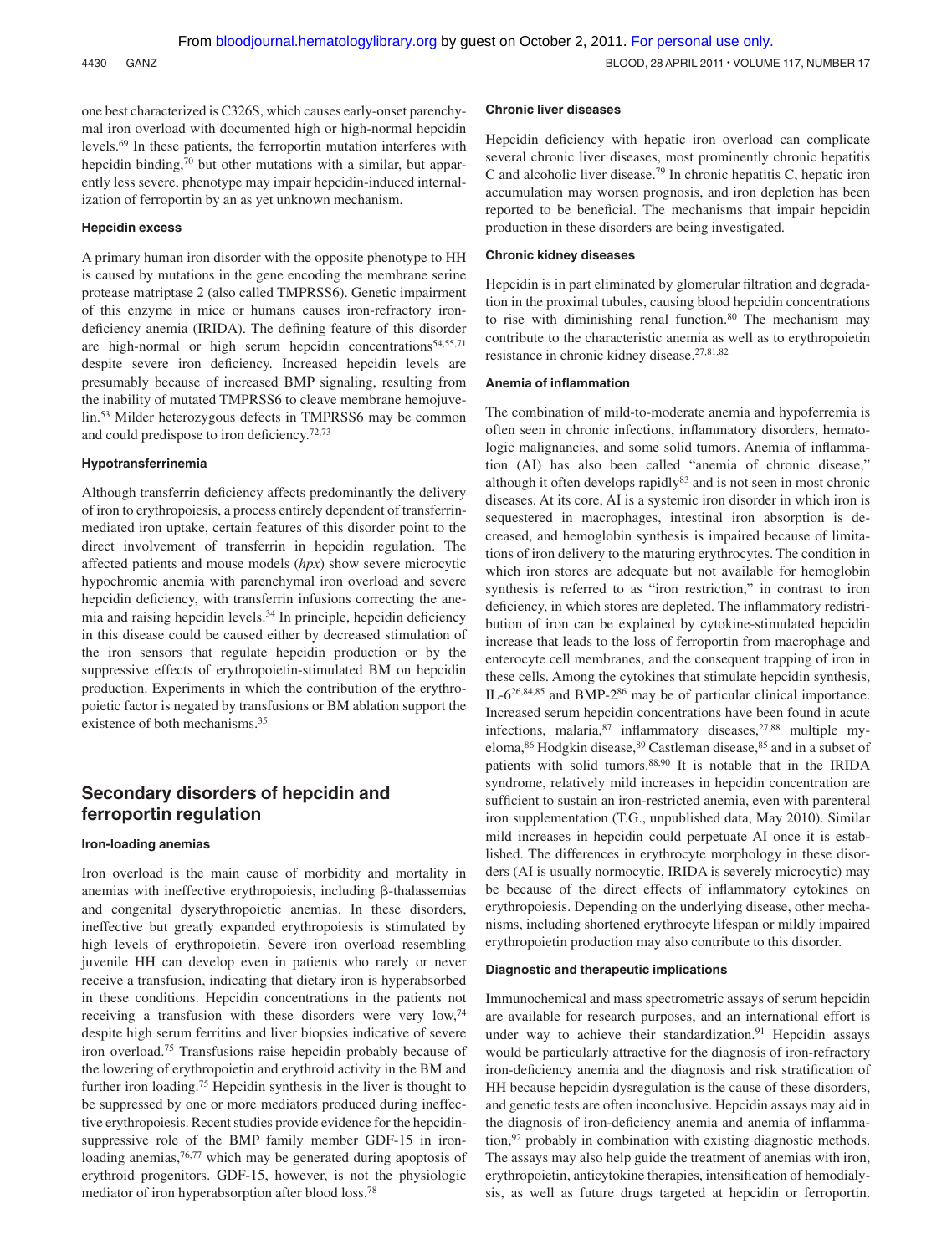BLOOD, 28 APRIL 2011 • VOLUME 117, NUMBER 17 **HEPCIDIN AND IRON REGULATION** 4431

Future uses of the assay in clinical medicine may be facilitated by the clinical validation of indices (eg, hepcidin/ferritin ratio for the diagnosis of HH) that assess whether alterations in hepcidin levels are "appropriate" physiologic responses to iron load, erythropoietic activity, or inflammation or result from the pathologic impairment of hepcidin responses to one of its regulators (Table 2). Such indices may also avoid the diagnostic uncertainties resulting from the wide normal range of hepcidin, which is caused by variations in iron stores and perhaps inflammation even in apparently healthy subjects.<sup>27</sup>

On the therapeutic front, hepcidin agonists<sup>93</sup> or stimulators of hepcidin production<sup>94</sup> are being developed for the treatment or prevention of iron overload in hepcidin-deficiency states, including HH and  $\beta$ -thalassemias. In the mouse model of  $\beta$ -thalassemia, transgenic hepcidin therapy improved iron overload as well as erythropoiesis,<sup>95</sup> suggesting that hepcidin deficiency or iron overload may adversely affect erythropoiesis in this disease. Hepcidin antagonists<sup>96</sup> and inhibitors of hepcidin production<sup>84,97-100</sup> may find utility in the treatment of iron-restricted anemias, alone or in combination with erythropoiesis-stimulating agents.

# **Conclusion and perspectives**

The discovery of hepcidin and its role in iron homeostasis have revolutionized our understanding of the pathogenesis of iron overload and iron-restricted anemias and have stimulated the development of new diagnostic and therapeutic methods for these disorders. Important scientific questions still remain to be answered. Further work is required to elucidate the mechanisms of hepcidin regulation by iron and erythroid activity, to delineate the specific contribution of hepcidin excess to different forms of anemia of inflammation, to understand the structure and transport function of the hepcidin receptor ferroportin, to identify the mechanisms by which hepcidin binding triggers ferroportin internalization and degradation, and to define any activities of hepcidin beyond its role in iron homeostasis.101

### **Acknowledgments**

I am grateful for the advice and editorial assistance of Elizabeta Nemeth during the preparation of this manuscript. Our contribution to this field would not have been possible without the collaboration of many colleagues all over the world.

This work was supported by the National Institutes of Health and especially the National Institute of Diabetes and Digestive and Kidney Diseases.

# **Authorship**

Contribution: T.G. researched and prepared the manuscript and its figures.

Conflict-of-interest disclosure: T.G. is an officer and part-owner of Intrinsic LifeSciences LLC (La Jolla, CA), a company involved in the development of hepcidin-related diagnostics. He holds a patent dealing with hepcidin regulation by soluble HJV and has filed for a patent on hepcidin agonists for therapeutic use. In the past 2 years, he provided consultations for Xenon Pharmaceuticals and Ortho/Centocor. He has received grant funding from Amgen, Baxter, and Roche Foundation for Anemia Research. He declares no other competing financial interests.

Correspondence: Tomas Ganz, Departments of Medicine and Pathology, David Geffen School of Medicine at UCLA, 10833 Le Conte Ave, CHS 37-055, Los Angeles, CA 90095-1690; e-mail: tganz@mednet.ucla.edu.

### **References**

- 1. Krause A, Neitz S, Magert HJ, et al. LEAP-1, a novel highly disulfide-bonded human peptide, exhibits antimicrobial activity. *FEBS Lett.* 2000; 480(2-3):147-150.
- 2. Park CH, Valore EV, Waring AJ, Ganz T. Hepcidin, a urinary antimicrobial peptide synthesized in the liver. *J Biol Chem.* 2001;276(11):7806-7810.
- 3. Pigeon C, Ilyin G, Courselaud B, et al. A new mouse liver-specific gene, encoding a protein homologous to human antimicrobial peptide hepcidin, is overexpressed during iron overload. *J Biol Chem.* 2001;276(11):7811-7819.
- 4. Nicolas G, Bennoun M, Devaux I, et al. Lack of hepcidin gene expression and severe tissue iron overload in upstream stimulatory factor 2 (USF2) knockout mice. *Proc Natl Acad Sci U S A*. 2001; 98(15):8780-8785.
- 5. Andrews NC. Forging a field: the golden age of iron biology. *Blood*. 2008;112(2):219-230.
- 6. Fleming RE, Sly WS. Hepcidin: a putative ironregulatory hormone relevant to hereditary hemochromatosis and the anemia of chronic disease. *Proc Natl Acad Sci U S A.* 2001;98(15):8160- 8162.
- 7. Nicolas G, Bennoun M, Porteu A, et al. Severe iron deficiency anemia in transgenic mice expressing liver hepcidin. *Proc Natl Acad Sci U S A.* 2002;99(7):4596-4601.
- 8. Lou DQ, Nicolas G, Lesbordes JC, et al. Functional differences between hepcidin 1 and 2 in transgenic mice. *Blood*. 2004;103(7):2816-2821.
- 9. Nicolas G, Chauvet C, Viatte L, et al. The gene encoding the iron regulatory peptide hepcidin is

regulated by anemia, hypoxia, and inflammation. *J Clin Invest.* 2002;110(7):1037-1044.

- 10. Roetto A, Papanikolaou G, Politou M, et al. Mutant antimicrobial peptide hepcidin is associated with severe juvenile hemochromatosis. *Nat Genet.* 2003;33(1):21-22.
- 11. Rivera S, Nemeth E, Gabayan V, et al. Synthetic hepcidin causes rapid dose-dependent hypoferremia and is concentrated in ferroportincontaining organs. *Blood*. 2005;106(6):2196- 2199.
- 12. Donovan A, Brownlie A, Zhou Y, et al. Positional cloning of zebrafish ferroportin1 identifies a conserved vertebrate iron exporter. *Nature*. 2000; 403(6771):776-781.
- 13. Abboud S, Haile DJ. A novel mammalian ironregulated protein involved in intracellular iron metabolism. *J Biol Chem.* 2000;275(26):19906- 19912.
- 14. McKie AT, Marciani P, Rolfs A, et al. A novel duodenal iron-regulated transporter, IREG1, implicated in the basolateral transfer of iron to the circulation. *Mol Cell.* 2000;5(2):299-309.
- 15. Nemeth E, Tuttle MS, Powelson J, et al. Hepcidin regulates cellular iron efflux by binding to ferroportin and inducing its internalization. *Science*. 2004;306(5704):2090-2093.
- 16. Knutson MD, Oukka M, Koss LM, Aydemir F, Wessling-Resnick M. Iron release from macrophages after erythrophagocytosis is up-regulated by ferroportin 1 overexpression and down-regulated by hepcidin. *Proc Natl Acad Sci U S A.* 2005;102(5):1324-1328.
- 17. Donovan A, Lima CA, Pinkus JL, et al. The iron

exporter ferroportin/Slc40a1 is essential for iron homeostasis. *Cell Metab.* 2005;1(3):191-200.

- 18. Delaby C, Pilard N, Puy H, Canonne-Hergaux F. Sequential regulation of ferroportin expression after erythrophagocytosis in murine macrophages: early mRNA induction by haem, followed by iron-dependent protein expression. *Biochem J.* 2008;411(1):123-131.
- 19. Zhang DL, Hughes RM, Ollivierre-Wilson H, Ghosh MC, Rouault TA. A ferroportin transcript that lacks an iron-responsive element enables duodenal and erythroid precursor cells to evade translational repression. *Cell Metab*. 2009;9(5): 461-473.
- 20. Pietrangelo A. The ferroportin disease. *Blood Cells Mol Dis*. 2004;32(1):131-138.
- 21. De Domenico I, Ward DM, Musci G, Kaplan J. Evidence for the multimeric structure of ferroportin. *Blood*. 2007;109(5):2205-2209.
- 22. Wallace DF, Harris JM, Subramaniam VN. Functional analysis and theoretical modeling of ferroportin reveals clustering of mutations according to phenotype. *Am J Physiol Cell Physiol*. 2010; 298(1):C75-C84.
- 23. Rice AE, Mendez MJ, Hokanson CA, Rees DC, Bjorkman PJ. Investigation of the biophysical and cell biological properties of ferroportin, a multipass integral membrane protein iron exporter. *J Mol Biol.* 2009;386(3):717-732.
- 24. Liu XB, Yang F, Haile DJ. Functional consequences of ferroportin 1 mutations. *Blood Cells Mol Dis.* 2005;35(1):33-46.
- 25. Nemeth E, Valore EV, Territo M, et al. Hencidin, a putative mediator of anemia of inflammation, is a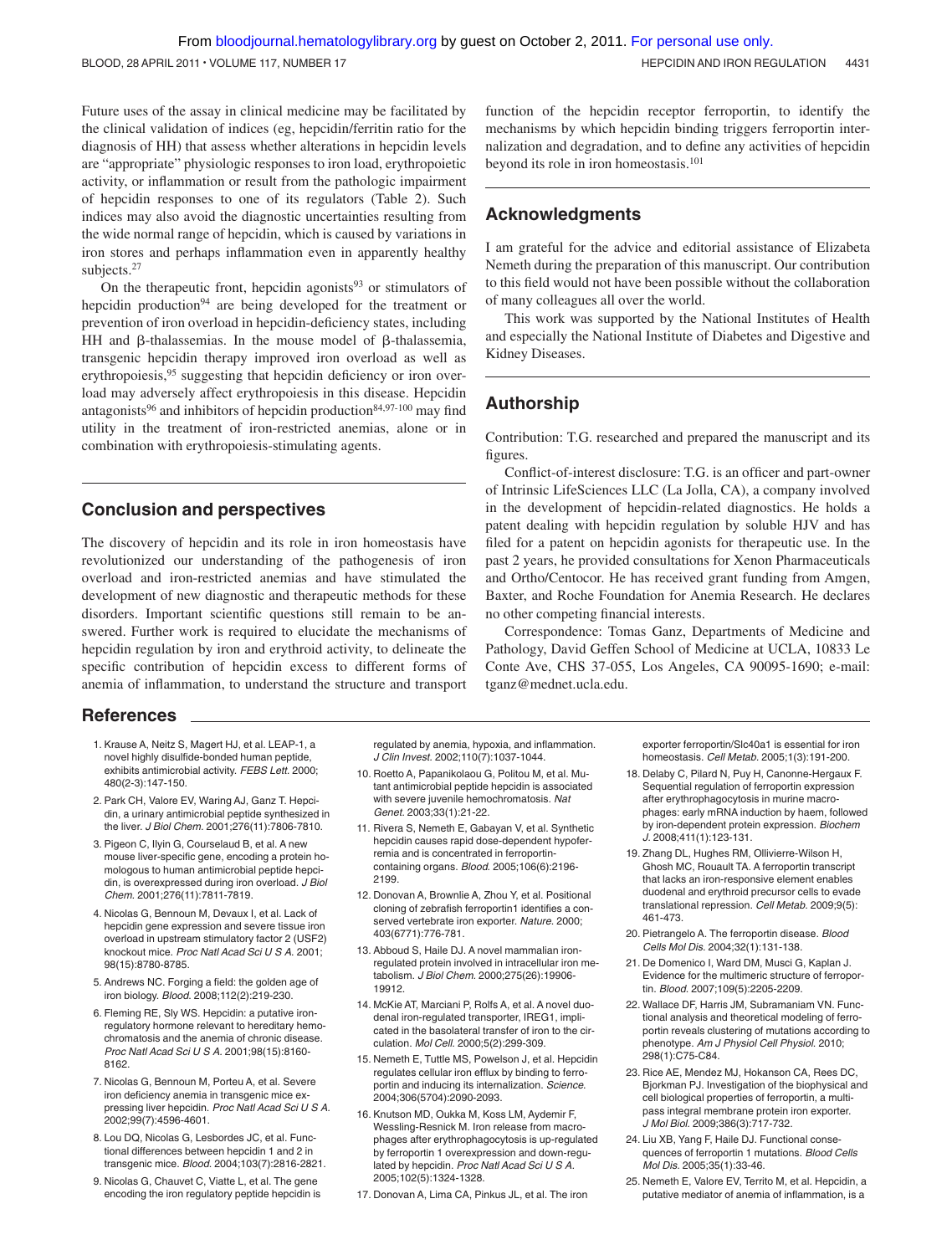4432 GANZ BLOOD, 28 APRIL 2011 VOLUME 117, NUMBER 17

type II acute-phase protein. *Blood*. 2003;101(7): 2461-2463.

- 26. Nemeth E, Rivera S, Gabayan V, et al. IL-6 mediates hypoferremia of inflammation by inducing the synthesis of the iron regulatory hormone hepcidin. *J Clin Invest.* 2004;113(9):1271-1276.
- 27. Ganz T, Olbina G, Girelli D, Nemeth E, Westerman M. Immunoassay for human serum hepcidin. *Blood*. 2008;112(10):4292-4297.
- 28. Kemna EH, Tjalsma H, Podust VN, Swinkels DW. Mass spectrometry-based hepcidin measurements in serum and urine: analytical aspects and clinical implications. *Clin Chem.* 2007;53(4):620- 628.
- 29. Gehrke SG, Kulaksiz H, Herrmann T, et al. Expression of hepcidin in hereditary hemochromatosis: evidence for a regulation in response to the serum transferrin saturation and to non-transferrin-bound iron. *Blood*. 2003;102(1):371-376.
- 30. Lin L, Valore EV, Nemeth E, et al. Iron transferrin regulates hepcidin synthesis in primary hepatocyte culture through hemojuvelin and BMP2/4. *Blood*. 2007;110(6):2182-2189.
- 31. Ramey G, Deschemin JC, Vaulont S. Crosstalk between the mitogen activated protein kinase and bone morphogenetic protein/hemojuvelin pathways is required for the induction of hepcidin by holotransferrin in primary mouse hepatocytes. *Haematologica*. 2009;94(6):765-772.
- 32. Ramos E, Kautz L, Rodriguez R, et al. Evidence for distinct pathways of hepcidin regulation by acute and chronic iron loading *Hepatology*. 2011; in press.
- 33. Flanagan JM, Truksa J, Peng H, Lee P, Beutler E. In vivo imaging of hepcidin promoter stimulation by iron and inflammation. *Blood Cells Mol Dis.* 2007;38(3):253-257.
- 34. Trombini P, Coliva T, Nemeth E, et al. Effects of plasma transfusion on hepcidin production in human congenital hypotransferrinemia. *Haematologica*. 2007;92(10):1407-1410.
- 35. Bartnikas TB, Andrews NC, Fleming MD. Transferrin is a major determinant of hepcidin expression in hypotransferrinemic mice. *Blood*. 2011; 117(2):630-637.
- 36. Kawabata H, Fleming RE, Gui D, et al. Expression of hepcidin is down-regulated in TfR2 mutant mice manifesting a phenotype of hereditary hemochromatosis. *Blood*. 2005;105(1):376-381.
- 37. Nemeth E, Roetto A, Garozzo G, Ganz T, Camaschella C. Hepcidin is decreased in TFR2 hemochromatosis. *Blood*. 2005;105(4):1803- 1806.
- 38. Pietrangelo A, Caleffi A, Henrion J, et al. Juvenile hemochromatosis associated with pathogenic mutations of adult hemochromatosis genes. *Gastroenterology*. 2005;128(2):470-479.
- 39. Wallace DF, Summerville L, Crampton EM, et al. Combined deletion of Hfe and transferrin receptor 2 in mice leads to marked dysregulation of hepcidin and iron overload. *Hepatology*. 2009;50(6): 1992-2000.
- 40. Ahmad KA, Ahmann JR, Migas MC, et al. Decreased liver hepcidin expression in the Hfe knockout mouse. *Blood Cells Mol Dis.* 2002; 29(3):361-366.
- 41. Bridle KR, Frazer DM, Wilkins SJ, et al. Disrupted hepcidin regulation in *HFE*-associated haemochromatosis and the liver as a regulator of body iron homoeostasis. *Lancet.* 2003;361(9358)669-673.
- 42. Feder JN, Penny DM, Irrinki A, et al. The hemochromatosis gene product complexes with the transferrin receptor and lowers its affinity for ligand binding. *Proc Natl Acad Sci U S A.* 1998; 95(4):1472-1477.
- 43. Gao J, Chen J, Kramer M, et al. Interaction of the hereditary hemochromatosis protein HFE with transferrin receptor 2 is required for transferrininduced hepcidin expression. *Cell Metab*. 2009; 9(3):217-227.
- 44. Papanikolaou G, Samuels ME, Ludwig EH, et al. Mutations in HFE2 cause iron overload in chromosome 1q-linked juvenile hemochromatosis. *Nat Genet.* 2004;36(1):77-82.
- 45. Niederkofler V, Salie R, Arber S. Hemojuvelin is essential for dietary iron sensing, and its mutation leads to severe iron overload. *J Clin Invest.* 2005; 115(8):2180-2186.
- 46. Huang FW, Pinkus JL, Pinkus GS, Fleming MD, Andrews NC. A mouse model of juvenile hemochromatosis. *J Clin Invest.* 2005;115(8):2187- 2191.
- 47. Babitt JL, Huang FW, Wrighting DM, et al. Bone morphogenetic protein signaling by hemojuvelin regulates hepcidin expression. *Nat Genet.* 2006; 38(5):531-539.
- 48. Truksa J, Gelbart T, Peng H, et al. Suppression of the hepcidin-encoding gene Hamp permits iron overload in mice lacking both hemojuvelin and matriptase-2/TMPRSS6. *Br J Haematol.* 2009; 147(4):571-581.
- 49. Finberg KE, Whittlesey RL, Fleming MD, Andrews NC. Down-regulation of Bmp/Smad signaling by Tmprss6 is required for maintenance of systemic iron homeostasis. *Blood*. 2010;115(18):3817-3826.
- 50. Zhang AS, Anderson SA, Meyers KR, et al. Evidence that inhibition of hemojuvelin shedding in response to iron is mediated through neogenin. *J Biol Chem.* 2007;282(17):12547-12556.
- 51. Zhang AS, Yang F, Wang J, Tsukamoto H, Enns CA. Hemojuvelin-neogenin interaction is required for bone morphogenic protein-4-induced hepcidin expression. *J Biol Chem.* 2009;284(34):22580-22589.
- 52. Lee DH, Zhou LJ, Zhou Z, et al. Neogenin inhibits HJV secretion and regulates BMP-induced hepcidin expression and iron homeostasis. *Blood*. 2010;115(15):3136-3145.
- 53. Silvestri L, Pagani A, Nai A, et al. The serine protease matriptase-2 (TMPRSS6) inhibits hepcidin activation by cleaving membrane hemojuvelin. *Cell Metab*. 2008;8(6):502-511.
- 54. Finberg KE, Heeney MM, Campagna DR, et al. Mutations in TMPRSS6 cause iron-refractory iron deficiency anemia (IRIDA). *Nat Genet.* 2008; 40(5):569-571.
- 55. Melis MA, Cau M, Congiu R, et al. A mutation in the TMPRSS6 gene, encoding a transmembrane serine protease that suppresses hepcidin production, in familial iron deficiency anemia refractory to oral iron. *Haematologica*. 2008;93(10):1473- 1479.
- 56. Wang RH, Li C, Xu X, et al. A role of SMAD4 in iron metabolism through the positive regulation of hepcidin expression. *Cell Metab.* 2005;2(6):399- 409.
- 57. Meynard D, Kautz L, Darnaud V, et al. Lack of the bone morphogenetic protein BMP6 induces massive iron overload. *Nat Genet.* 2009;41(4):478- 481.
- 58. Andriopoulos B, Jr., Corradini E, Xia Y, et al. BMP6 is a key endogenous regulator of hepcidin expression and iron metabolism. *Nat Genet.* 2009;41(4):482-487.
- 59. Xia Y, Babitt JL, Sidis Y, Chung RT, Lin HY. Hemojuvelin regulates hepcidin expression via a selective subset of BMP ligands and receptors independently of neogenin. *Blood*. 2008;111(10): 5195-5204.
- 60. Kautz L, Meynard D, Monnier A, et al. Iron regulates phosphorylation of Smad1/5/8 and gene expression of Bmp6, Smad7, Id1, and Atoh8 in the mouse liver. *Blood*. 2008;112(4):1503-1509.
- 61. Peyssonnaux C, Nizet V, Johnson RS. Role of the hypoxia inducible factors HIF in iron metabolism. *Cell Cycle*. 2008;7(1):28-32.
- 62. Pak M, Lopez MA, Gabayan V, Ganz T, Rivera S. Suppression of hepcidin during anemia requires erythropoietic activity. *Blood*. 2006;108(12):3730- 3735.
- 63. Vokurka M, Krijt J, Sulc K, Necas E. Hepcidin mRNA levels in mouse liver respond to inhibition of erythropoiesis. *Physiol Res.* 2006;55(6):667- 674.
- 64. Kemna E, Pickkers P, Nemeth E, van der Hoeven H, Swinkels D. Time-course analysis of hepcidin, serum iron, and plasma cytokine levels in humans injected with LPS. *Blood*. 2005;106(5):1864-1866.
- 65. Wrighting DM, Andrews NC. Interleukin-6 induces hepcidin expression through STAT3. *Blood*. 2006; 108(9):3204-3209.
- 66. Pietrangelo A, Dierssen U, Valli L, et al. STAT3 is required for IL-6-gp130-dependent activation of hepcidin in vivo. *Gastroenterology*. 2007;132(1): 294-300.
- 67. Verga Falzacappa MV, Vujic SM, Kessler R, et al. STAT3 mediates hepatic hepcidin expression and its inflammatory stimulation. *Blood*. 2007;109(1): 353-358.
- 68. Nicolas G, Viatte L, Lou DQ, et al. Constitutive hepcidin expression prevents iron overload in a mouse model of hemochromatosis. *Nat Genet.* 2003;34(1):97-101.
- 69. Sham RL, Phatak PD, Nemeth E, Ganz T. Hereditary hemochromatosis due to resistance to hepcidin: high hepcidin concentrations in a family with C326S ferroportin mutation. *Blood*. 2009;114(2): 493-494.
- 70. Fernandes A, Preza GC, Phung Y, et al. The molecular basis of hepcidin-resistant hereditary hemochromatosis. *Blood*. 2009;114(2):437-443.
- 71. Du X, She E, Gelbart T, et al. The serine protease TMPRSS6 is required to sense iron deficiency. *Science*. 2008;320(5879):1088-1092.
- 72. Chambers JC, Zhang W, Li Y, et al. Genome-wide association study identifies variants in TMPRSS6 associated with hemoglobin levels. *Nat Genet.* 2009;41(11):1170-1172.
- 73. Benyamin B, Ferreira MA, Willemsen G, et al. Common variants in TMPRSS6 are associated with iron status and erythrocyte volume. *Nat Genet.* 2009;41(11):1173-1175.
- 74. Papanikolaou G, Tzilianos M, Christakis JI, et al. Hepcidin in iron overload disorders. *Blood*. 2005; 105(10):4103-4105.
- 75. Origa R, Galanello R, Ganz T, et al. Liver iron concentrations and urinary hepcidin in betathalassemia. *Haematologica*. 2007;92(5):583- 588.
- 76. Tanno T, Bhanu NV, Oneal PA, et al. High levels of GDF15 in thalassemia suppress expression of the iron regulatory protein hepcidin. *Nat Med.* 2007;13(9):1096-1101.
- 77. Tamary H, Shalev H, Perez-Avraham G, et al. Elevated growth differentiation factor 15 expression in patients with congenital dyserythropoietic anemia type I. *Blood*. 2008;112(13):5241-5244.
- 78. Tanno T, Rabel A, Lee YT, et al. Expression of growth differentiation factor 15 is not elevated in individuals with iron deficiency secondary to volunteer blood donation. *Transfusion*. 2010;50(7): 1532-1535.
- 79. Fargion S, Valenti L, Fracanzani AL. Beyond hereditary hemochromatosis: New insights into the relationship between iron overload and chronic liver diseases. *Dig Liver Dis.* 2011;43(2):89-95.
- 80. Zaritsky J, Young B, Wang HJ, et al. Hepcidin–a potential novel biomarker for iron status in chronic kidney disease. *Clin J Am Soc Nephrol*. 2009; 4(6):1051-1056.
- 81. Ashby DR, Gale DP, Busbridge M, et al. Plasma hepcidin levels are elevated but responsive to erythropoietin therapy in renal disease. *Kidney Int*. 2009;75(9):976-981.
- 82. Bansal SS, Abbate V, Bomford A, et al. Quantitation of hepcidin in serum using ultra-highpressure liquid chromatography and a linear ion trap mass spectrometer. *Rapid Commun Mass Spectrom.* 2010;24(9):1251-1259.

83. Corwin HL, Krantz SB. Anemia of the critically ill: